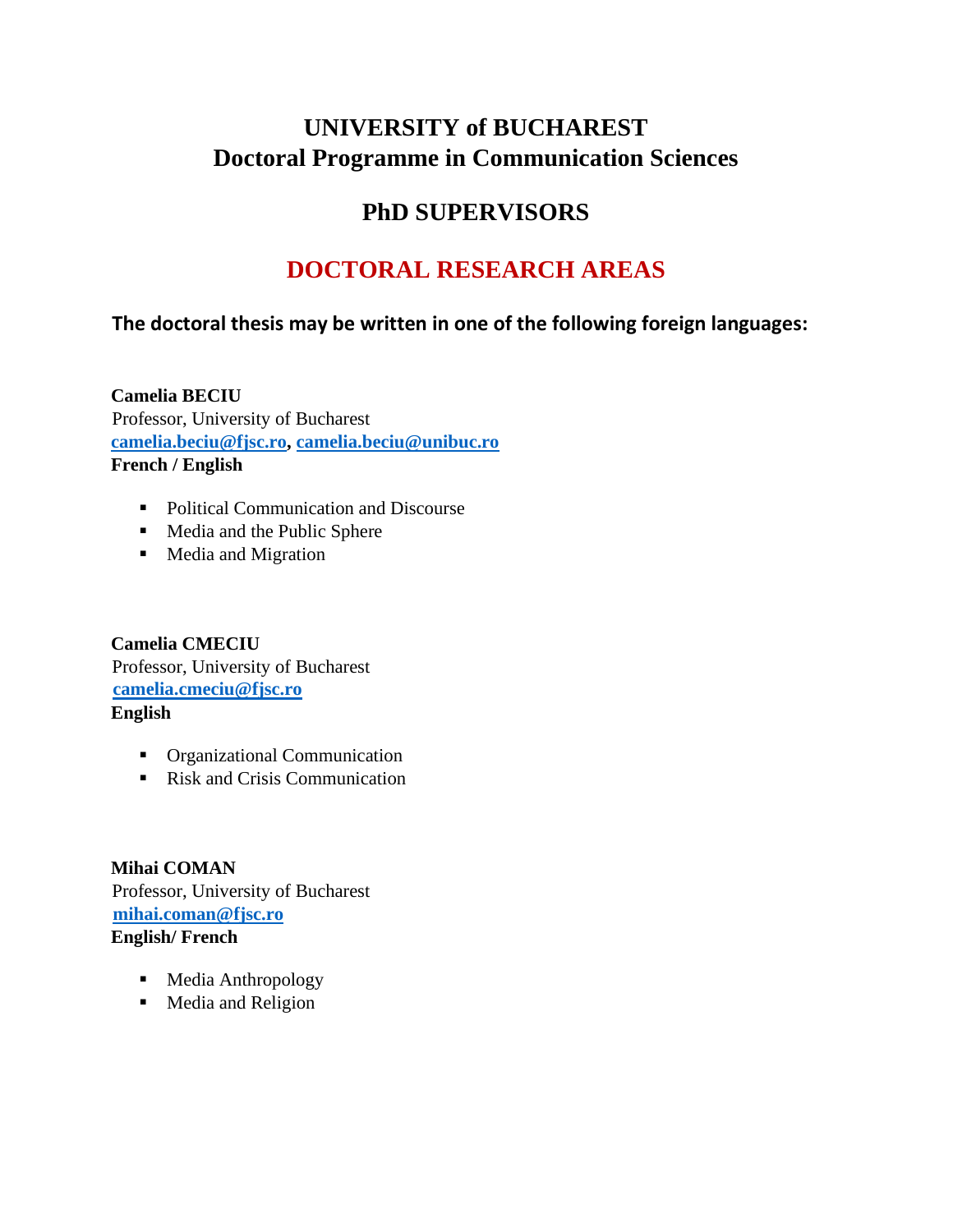**Georgeta DRULA**  Professor, University of Bucharest **Georgeta.drula@fjsc.ro** English

- Communication and Visual Production in Digital Media
- **■** Journalism and Digital Media

#### **Daniela ROVENTA-FRUMUSANI**

Professor, University of Bucharest **daniela.frumusani@fjsc.ro English/ French**

- Media Semiotics
- Gender Studies
- **EXECUTE:** Argumentation and Discourse Analysis

#### **Mirela LAZAR**

Professor, University of Bucharest **mirela.lazar@fjsc.ro English / French** 

- Sociology of Journalism
- New Digital Cultures (Practices and artefacts)
- Science Journalism

#### **Octavia Luciana MADGE**

Associate professor, University of Bucharest [octavia.madge@litere.unibuc.ro](mailto:octavia.madge@litere.unibuc.ro)

### **English/French**

- Information Science; Information Users; Information Behaviour
- Knowledge Management; Quality Management in the Information Transfer
- Communication in Healthcare / Clinical Communication: Access to Healthcare Information